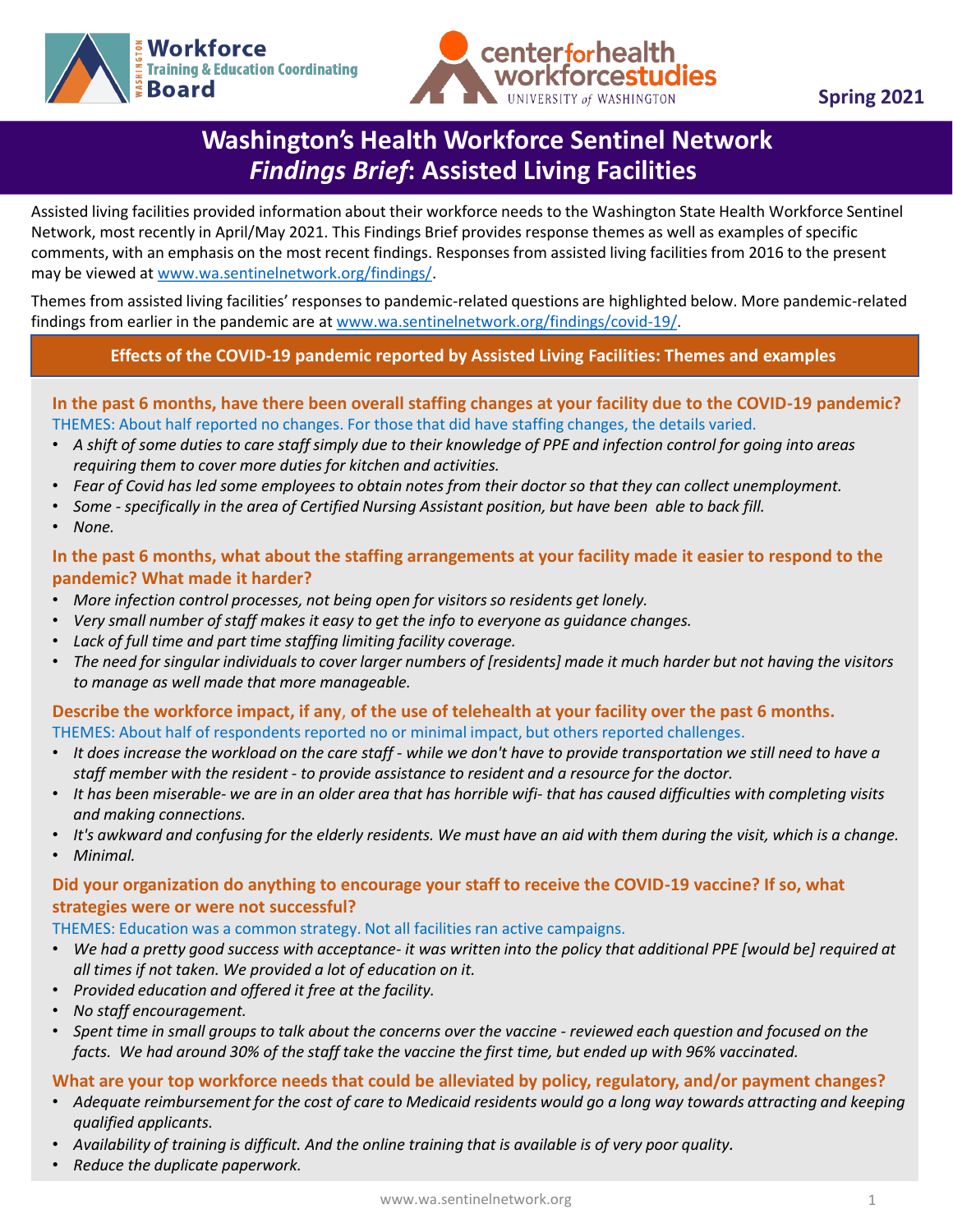# **Assisted Living Facilities (Spring 2021**)

Assisted Living Facilities and other health care facilities in Washington provided key, on-the-ground information to the Washington State Health Workforce Sentinel Network. Below are highlights of trends over time and recent findings. More Assisted Living findings, along with those from other health care facilities, are at wa.sentinelnetwork.org.

## **Assisted Living Facilities - Occupations with exceptionally long vacancies 2019 - 2021**

|                | Top occupations cited as having exceptionally long vacancies by date of reporting |                                                               |                                                               |                                       |                                       |                 |
|----------------|-----------------------------------------------------------------------------------|---------------------------------------------------------------|---------------------------------------------------------------|---------------------------------------|---------------------------------------|-----------------|
| Rank           | <b>Spring 2019*</b>                                                               | <b>Fall 2019</b>                                              | Spring 2020                                                   | <b>Fall 2020</b>                      | Spring 2021                           |                 |
| 1              | <b>Nursing assistant</b>                                                          | <b>Nursing assistant</b>                                      | Home health aide or<br>home care aide                         | <b>Nursing assistant</b>              | <b>Nursing assistant</b>              |                 |
| $\overline{2}$ | <b>Licensed practical</b><br>nurse                                                | <b>Licensed practical</b><br>nurse                            | <b>Licensed practical</b><br>nurse                            | <b>Licensed practical</b><br>nurse    | <b>Licensed practical</b><br>nurse    | 个<br>Most cited |
|                |                                                                                   |                                                               | <b>Registered nurse</b>                                       |                                       |                                       |                 |
|                |                                                                                   |                                                               | <b>Nursing assistant</b>                                      |                                       |                                       |                 |
| 3              | Home health aide or<br>home care aide                                             | Home health aide or<br>home care aide                         | <b>Multiple occupations</b><br>cited at the<br>same frequency | <b>Registered nurse</b>               | <b>Registered nurse</b>               |                 |
|                | <b>Registered nurse</b>                                                           | <b>Registered nurse</b>                                       |                                                               |                                       | Personal care aide                    |                 |
| 4              | Personal care aide                                                                | Personal care aide                                            |                                                               | Home health aide or<br>home care aide | <b>Cook</b>                           |                 |
|                | <b>Chemical dependency</b><br>professional                                        | <b>Cook</b>                                                   |                                                               |                                       |                                       |                 |
|                | Social worker                                                                     |                                                               |                                                               |                                       | Home health aide or<br>home care aide |                 |
| 5              | <b>Multiple occupations</b><br>cited at the<br>same frequency                     | <b>Multiple occupations</b><br>cited at the<br>same frequency |                                                               | <b>Personal care aide</b>             | n/a                                   |                 |
|                |                                                                                   |                                                               |                                                               | <b>Food service</b>                   |                                       |                 |
|                |                                                                                   |                                                               |                                                               | Housekeeping                          |                                       |                 |

\*Before spring 2019, assisted living facilities were folded in to the "intermediate care facility" category so findings cannot be shown here

# **Demand for healthcare workforce reported by assisted living facilities**

- **THEME: Challenges associated with COVID have led to higher demand for healthcare workers.** • *[Nursing assistant] Concern over COVID has placed a high demand on finding qualified Certified Nursing Assistant.*
- *The pool is very limited and several staff members left over fears of COVID.*
- *[Registered nurse, LPN, nursing assistant] Higher demand related to COVID pandemic and cohort staffing of COVID unit in already diminished staffing.*

### **Reasons for vacancies reported by Assisted Living Facilities The COVID-19 pandemic has introduced some new challenges, but many pre-COVID challenges persist.**

- *[Registered nurse, LPN, nursing assistant] Experienced exceptionally long vacancies prior to COVID pandemic. Salary/wage/benefits issues, inadequate interview and reference processing, inappropriate positional hiring (hiring of on call vs. full time/part time).*
- *[Registered nurse, LPN, nursing assistant] Need for added tasks within the job description with doctors offices being closed [made hiring difficult].*